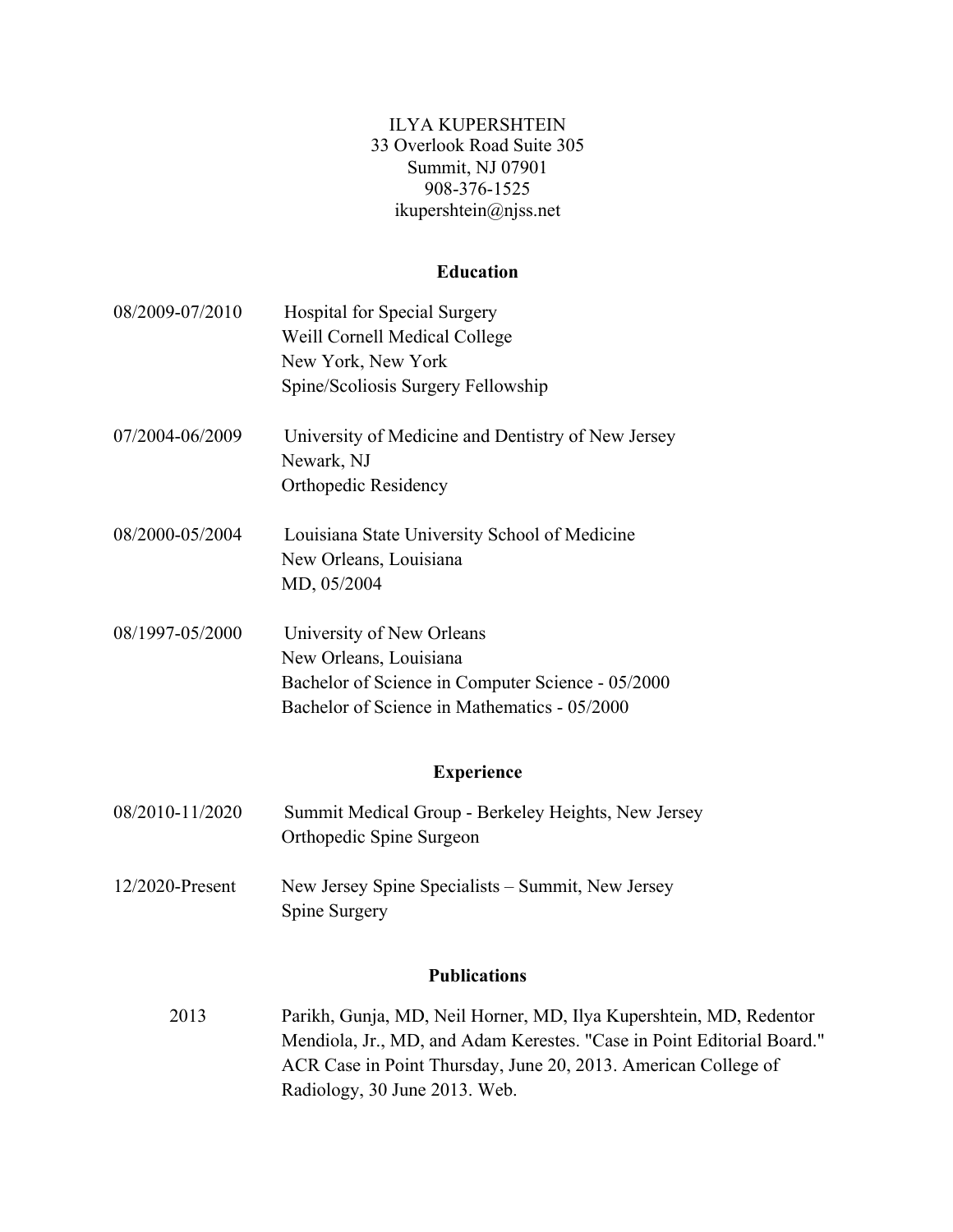| 2009 | Kupershtein, I., Vives, M.; Spinal Cord Medicine, 2nd edition. Book.     |
|------|--------------------------------------------------------------------------|
|      | Chapter: Spinal Infections. Editors: Steven Kirshblum and Denise         |
|      | Campagnolo; publisher: Lippincott/Williams & Wilkins in Philadelphia, in |
|      | press.                                                                   |

2004 LSUHSC-New Orleans, Bioengineering Laboratory. P.Sbriccoli, MD, PhD, K. Yousuf, BSc, I.Kupershtein, BDc, M.Solomonow, PhD, MD. "Static Load Repetition is a Risk Factor in the Development of Lumbar Cumulative Musculoskeletal Disorder", Spine Dec. 2004, Val 29, Issue 23.

#### **Presentations**

- 10/03/2010 Maintaining a Healthy Back
- 06/02/2011 Maintaining a Healthy Back
- 10/02/2011 Disc Herniation's and Treatment Options
- 09/30/2012 Back Pain and Lumbar Disc Herniation's
- 03/06/2013 Disc Herniation's

#### **Research**

| 08/2009-07/2010 | <b>Hospital for Special Surgery</b><br>Mentor: F. Cammisa, F. Girardi, A. Hughes<br>Clinical and radiographic outcome from Extreme Lateral inter-body fusion<br>(XLIF)                                 |
|-----------------|--------------------------------------------------------------------------------------------------------------------------------------------------------------------------------------------------------|
| 07/2005-06/2009 | <b>UMDNJ-Newark, Orthopaedic Department</b><br>Mentor: M. Vives, MD., J. Parson, PhD.<br>Reconstruction of the Thoracolumbar Spine after Corpectomy using a<br>Porous Tantalum Intervertebral Implant. |
| 12/2008-06/2009 | <b>UMDNJ-Newark Orthopedic Department</b><br>Mentor: M. Vives<br>Biomechanics of Unilateral Cervical Facet Fractures                                                                                   |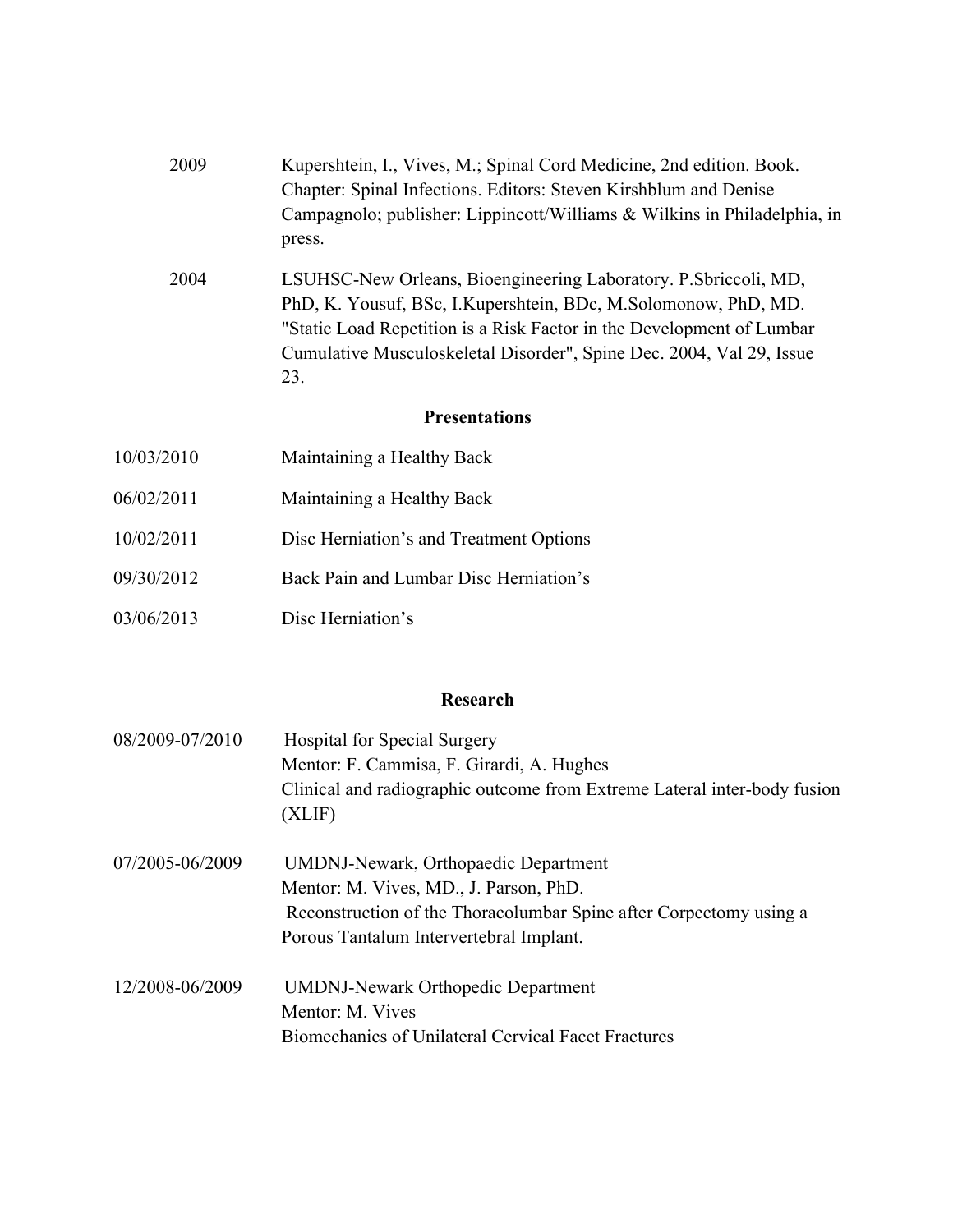# **Honors and Awards**

| 1998                                            | Helen Claire Kelly Mathematics Award - University of New Orleans                                   |  |
|-------------------------------------------------|----------------------------------------------------------------------------------------------------|--|
| 1999                                            | National Dean's List - University of New Orleans                                                   |  |
| 2000-2004                                       | LSU School of Medicine Full Tuition Scholarships                                                   |  |
| 2001                                            | Guest Speaker. University of New Orleans Premedical Honor Society Induction<br>Ceremony            |  |
| 2009                                            | Orthopaedic Research and Education Foundation (OREF) Fellow<br><b>Hospital for Special Surgery</b> |  |
| 2011-2021                                       | <b>Compassionate Doctor Recognition</b>                                                            |  |
| 2011-2021                                       | Patients' Choice Award                                                                             |  |
| 2014                                            | Top Doctor – State. New Jersey, Orthopaedic Surgeon                                                |  |
| 2014-2020                                       | <b>On-Time Doctor Award</b>                                                                        |  |
| 2015-2020                                       | Patient's Choice 5th Anniversary Award                                                             |  |
| 2015-2020                                       | Compassionate Doctor Award 5 year Honoree                                                          |  |
| <b>Extracurricular and Volunteer Experience</b> |                                                                                                    |  |
| 2001                                            | Day with the Docs – Instructor                                                                     |  |
| 2001-2004                                       | Emergency Medicine Interest Group – Instructor                                                     |  |
| 2001                                            | Camp Tiger - LSU SOM - Counselor                                                                   |  |
| 1998-2000                                       | University of New Orleans - Learning Center - Teacher Assistant                                    |  |
| 1999                                            | Tulane University School of Medicine - Volunteer                                                   |  |